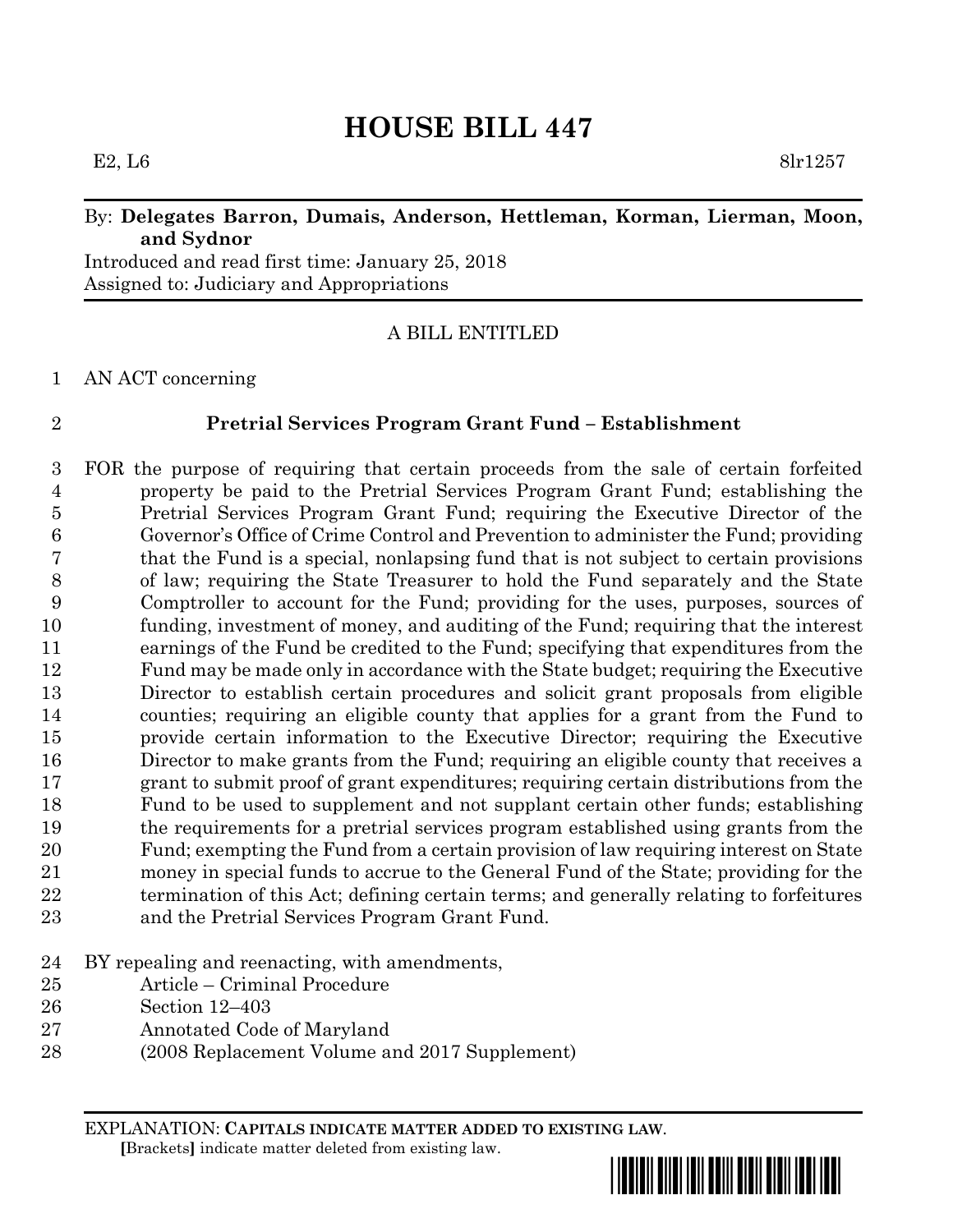| $\sqrt{2}$ | Article – Public Safety                                                                                                 |  |  |  |  |
|------------|-------------------------------------------------------------------------------------------------------------------------|--|--|--|--|
| 3          | Section 4–801 through 4–804 to be under the new subtitle "Subtitle 8. Pretrial"                                         |  |  |  |  |
| 4          | Services Program Grant Fund"                                                                                            |  |  |  |  |
| 5          | Annotated Code of Maryland                                                                                              |  |  |  |  |
| 6          | (2011 Replacement Volume and 2017 Supplement)                                                                           |  |  |  |  |
| 7          | BY repealing and reenacting, without amendments,                                                                        |  |  |  |  |
| $8\,$      | Article – State Finance and Procurement                                                                                 |  |  |  |  |
| 9          | Section $6 - 226(a)(2)(i)$                                                                                              |  |  |  |  |
| 10         | Annotated Code of Maryland                                                                                              |  |  |  |  |
| 11         | (2015 Replacement Volume and 2017 Supplement)                                                                           |  |  |  |  |
| 12         | BY repealing and reenacting, with amendments,                                                                           |  |  |  |  |
| 13         | Article – State Finance and Procurement                                                                                 |  |  |  |  |
| 14         | Section 6-226(a)(2)(ii)101. and 102.                                                                                    |  |  |  |  |
| 15         | Annotated Code of Maryland                                                                                              |  |  |  |  |
| 16         | (2015 Replacement Volume and 2017 Supplement)                                                                           |  |  |  |  |
| 17         | BY adding to<br>Article – State Finance and Procurement                                                                 |  |  |  |  |
| 18<br>19   | Section $6-226(a)(2)(ii)103$ .                                                                                          |  |  |  |  |
| 20         | Annotated Code of Maryland                                                                                              |  |  |  |  |
| 21         | (2015 Replacement Volume and 2017 Supplement)                                                                           |  |  |  |  |
|            |                                                                                                                         |  |  |  |  |
| 22<br>23   | SECTION 1. BE IT ENACTED BY THE GENERAL ASSEMBLY OF MARYLAND,<br>That the Laws of Maryland read as follows:             |  |  |  |  |
| 24         | <b>Article - Criminal Procedure</b>                                                                                     |  |  |  |  |
|            |                                                                                                                         |  |  |  |  |
| 25         | $12 - 403.$                                                                                                             |  |  |  |  |
| 26<br>27   | (1)<br>Whenever property is forfeited under this title, the governing body<br>(a)<br>where the property was seized may: |  |  |  |  |
| 28         | keep the property for official use;<br>(i)                                                                              |  |  |  |  |
| 29<br>30   | require an appropriate unit to take custody of the property and<br>(ii)<br>destroy or otherwise dispose of it; or       |  |  |  |  |
| 31         | sell the property if:<br>(iii)                                                                                          |  |  |  |  |
| 32         | the law does not require the property to be destroyed; and<br>1.                                                        |  |  |  |  |
| 33         | 2.<br>the property is not harmful to the public.                                                                        |  |  |  |  |
| 34         | The proceeds of a sale under this subsection shall first be used to pay<br>(2)                                          |  |  |  |  |

BY adding to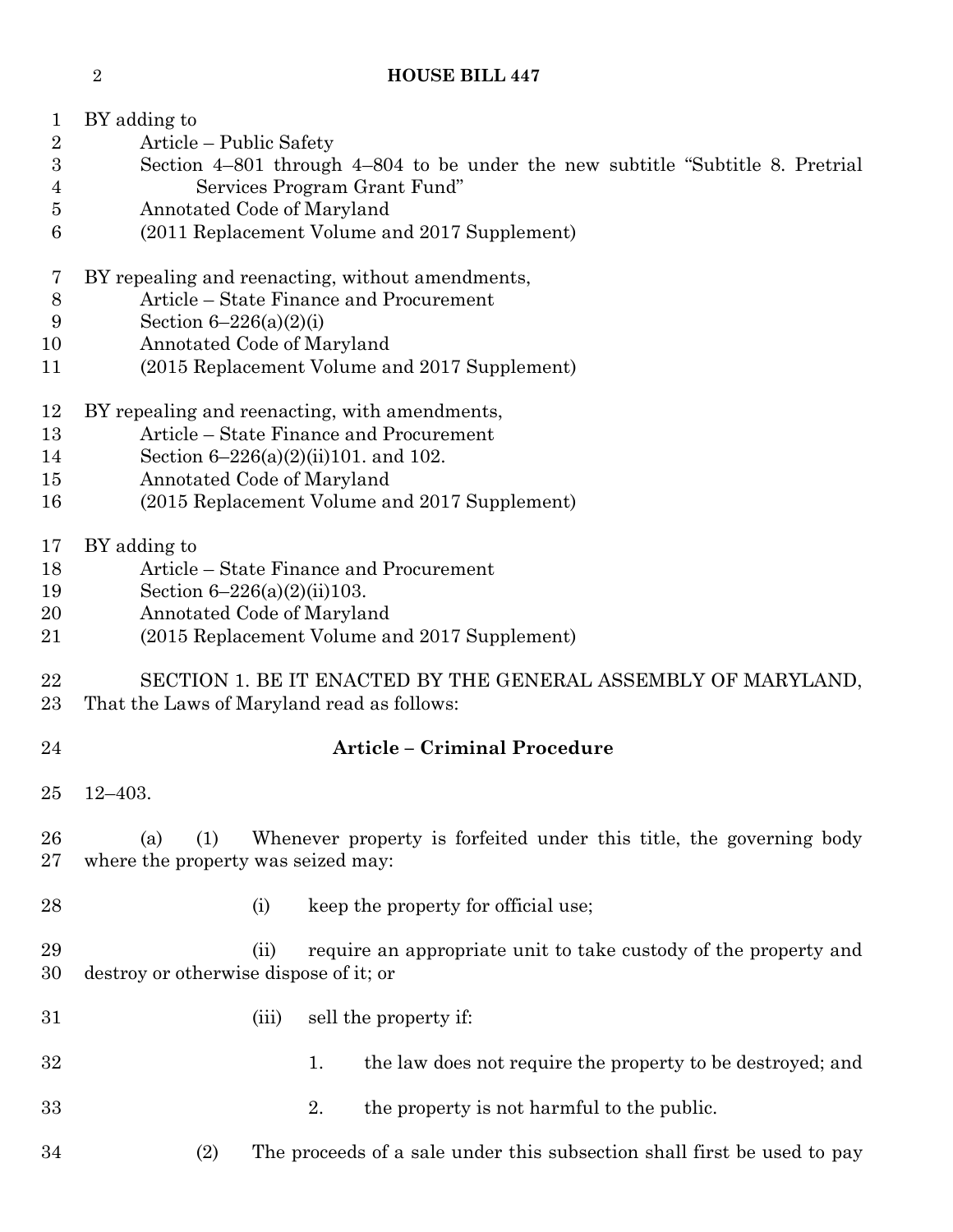## **HOUSE BILL 447** 3

all proper expenses of the proceedings for forfeiture and sale, including expenses of seizure,

| $\overline{2}$      | maintenance of custody, advertising, and court costs.                                                                                                                                                                                     |  |  |  |
|---------------------|-------------------------------------------------------------------------------------------------------------------------------------------------------------------------------------------------------------------------------------------|--|--|--|
| $\boldsymbol{3}$    | If the seizing authority was a State law enforcement unit:<br>(b)                                                                                                                                                                         |  |  |  |
| $\overline{4}$<br>5 | under $\S$ 12–402(b) of this subtitle, the court shall order the property to<br>(1)<br>be forfeited to the State law enforcement unit; or                                                                                                 |  |  |  |
| 6<br>7              | under § 12-402(d)(2)(iv) of this subtitle, the proceeds of the sale shall<br>(2)<br>be paid to the State law enforcement unit.                                                                                                            |  |  |  |
| 8<br>9<br>10        | Except as provided in subsection (d) of this section, the State law enforcement<br>(c)<br>unit that receives forfeited property or proceeds from a sale of forfeited property under this<br>section shall:                                |  |  |  |
| 11<br>12            | dispose of the forfeited property as provided in subsection (a) of this<br>(1)<br>section; and                                                                                                                                            |  |  |  |
| 13<br>14<br>15      | pay to the [General Fund of the State] PRETRIAL SERVICES<br>(2)<br>PROGRAM GRANT FUND ESTABLISHED UNDER TITLE 4, SUBTITLE 8 OF THE PUBLIC<br>SAFETY ARTICLE any proceeds of the sale of the forfeited property.                           |  |  |  |
| 16<br>17<br>18      | Except as otherwise provided under federal law, a law enforcement unit other<br>(d)<br>than a State law enforcement unit that participated with a State law enforcement unit in<br>seizing property forfeited under this section:         |  |  |  |
| 19<br>20            | shall be paid by the State law enforcement unit the share of the<br>(1)<br>proceeds from the sale of the forfeited property as agreed by the law enforcement units; or                                                                    |  |  |  |
| 21<br>22            | may ask the Governor's Office of Crime Control and Prevention to<br>(2)<br>determine its share.                                                                                                                                           |  |  |  |
| 23<br>24<br>25      | Proceeds that a law enforcement unit other than a State law enforcement unit<br>(e)<br>receives under subsection (d) of this section shall be deposited in the general fund of the<br>political subdivision of that law enforcement unit. |  |  |  |
| 26                  | <b>Article - Public Safety</b>                                                                                                                                                                                                            |  |  |  |
| 27                  | <b>SUBTITLE 8. PRETRIAL SERVICES PROGRAM GRANT FUND.</b>                                                                                                                                                                                  |  |  |  |
| 28                  | $4 - 801.$                                                                                                                                                                                                                                |  |  |  |
| 29<br>30            | (A)<br>IN THIS SUBTITLE THE FOLLOWING WORDS HAVE THE MEANINGS<br><b>INDICATED.</b>                                                                                                                                                        |  |  |  |
| 31                  | "ELIGIBLE COUNTY" MEANS A COUNTY THAT DOES NOT PROVIDE<br>(B)                                                                                                                                                                             |  |  |  |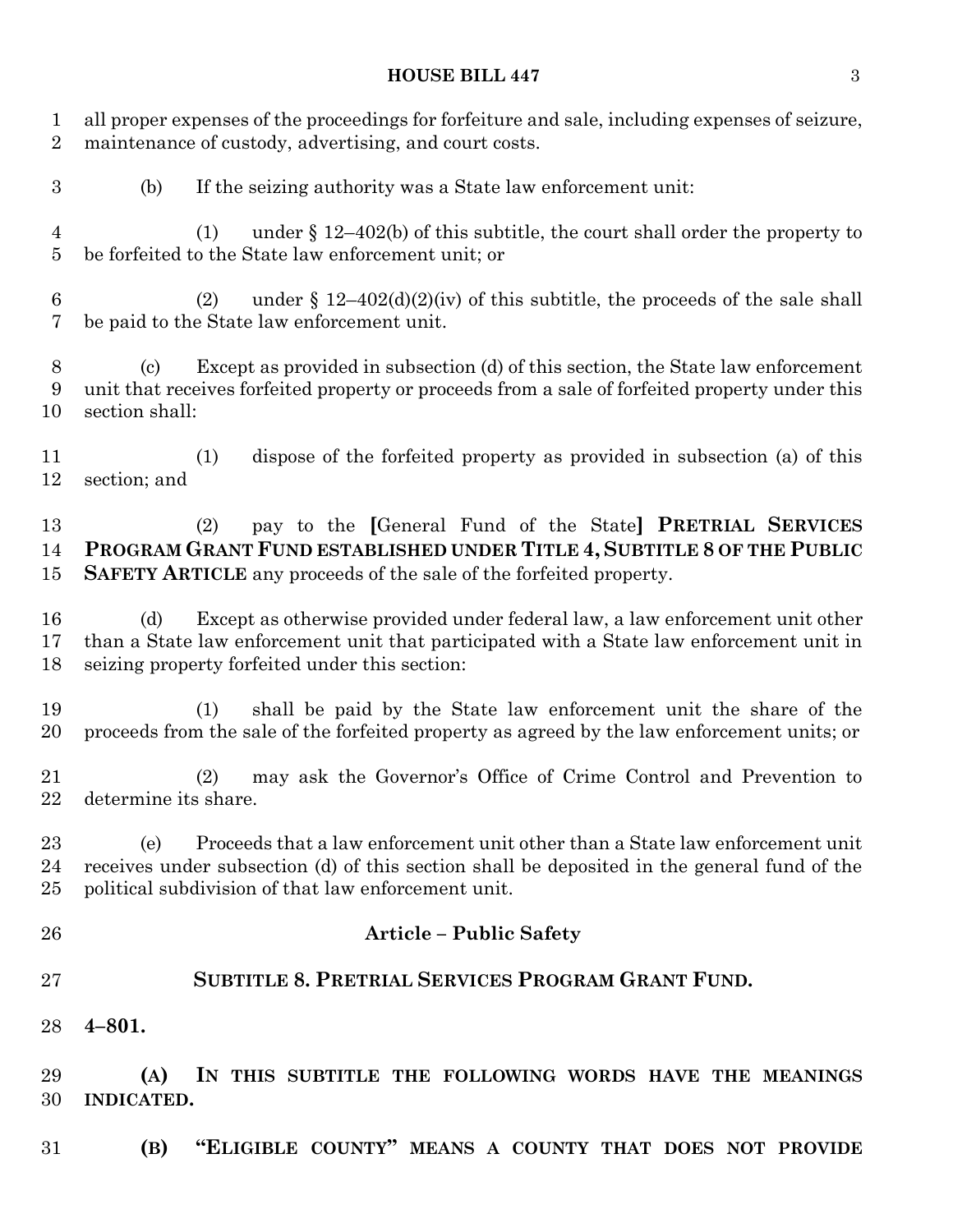**DEFENDANTS WITH PRETRIAL SERVICES.**

 **(C) "EXECUTIVE DIRECTOR" MEANS THE EXECUTIVE DIRECTOR OF THE GOVERNOR'S OFFICE OF CRIME CONTROL AND PREVENTION.**

**(D) "FUND" MEANS THE PRETRIAL SERVICES PROGRAM GRANT FUND.**

 **(E) "PRETRIAL SERVICES PROGRAM" MEANS A PROGRAM ESTABLISHED IN ACCORDANCE WITH § 4–804 OF THIS SUBTITLE.**

**4–802.**

**(A) THERE IS A PRETRIAL SERVICES PROGRAM GRANT FUND.**

 **(B) THE PURPOSE OF THE FUND IS TO PROVIDE GRANTS TO ELIGIBLE COUNTIES TO ESTABLISH PRETRIAL SERVICES PROGRAMS.**

**(C) THE EXECUTIVE DIRECTOR SHALL ADMINISTER THE FUND.**

 **(D) (1) THE FUND IS A SPECIAL, NONLAPSING FUND THAT IS NOT SUBJECT TO § 7–302 OF THE STATE FINANCE AND PROCUREMENT ARTICLE.**

 **(2) THE STATE TREASURER SHALL HOLD THE FUND SEPARATELY, AND THE COMPTROLLER SHALL ACCOUNT FOR THE FUND IN CONJUNCTION WITH THE EXECUTIVE DIRECTOR.**

**(E) THE FUND CONSISTS OF:**

 **(1) REVENUE DISTRIBUTED TO THE FUND UNDER § 12–403 OF THE CRIMINAL PROCEDURE ARTICLE;**

- **(2) MONEY APPROPRIATED IN THE STATE BUDGET TO THE FUND;**
- **(3) INTEREST EARNINGS OF THE FUND; AND**

 **(4) ANY OTHER MONEY FROM ANY OTHER SOURCE ACCEPTED FOR THE BENEFIT OF THE FUND.**

 **(F) THE FUND MAY BE USED ONLY TO PROVIDE GRANTS TO ELIGIBLE COUNTIES TO ESTABLISH PRETRIAL SERVICES PROGRAMS.**

 **(G) (1) THE STATE TREASURER SHALL INVEST THE MONEY OF THE FUND IN THE SAME MANNER AS OTHER STATE MONEY MAY BE INVESTED.**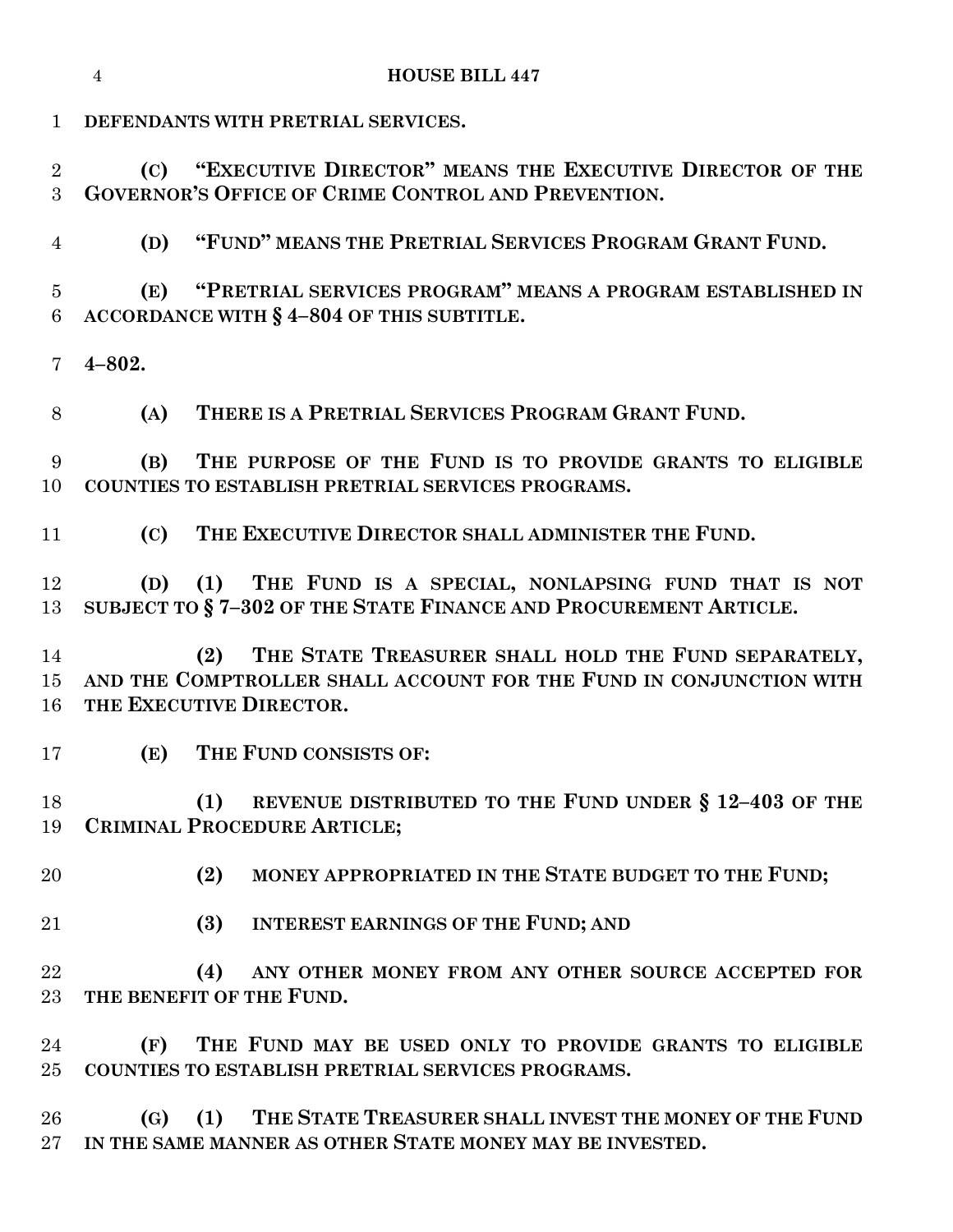**HOUSE BILL 447** 5

 **(2) ANY INTEREST EARNINGS OF THE FUND SHALL BE CREDITED TO THE FUND.**

 **(H) EXPENDITURES FROM THE FUND MAY BE MADE ONLY IN ACCORDANCE WITH THE STATE BUDGET.**

 **(I) THE ACCOUNTS AND TRANSACTIONS OF THE FUND SHALL BE SUBJECT TO AUDIT BY THE LEGISLATIVE AUDITOR AS PROVIDED IN § 2–1220 OF THE STATE GOVERNMENT ARTICLE.**

- **4–803.**
- **(A) THE EXECUTIVE DIRECTOR SHALL:**

 **(1) ESTABLISH PROCEDURES FOR ELIGIBLE COUNTIES TO APPLY FOR AND RECEIVE GRANTS FROM THE FUND; AND**

**(2) SOLICIT GRANT PROPOSALS FROM ELIGIBLE COUNTIES.**

 **(B) AN ELIGIBLE COUNTY THAT APPLIES FOR A GRANT FROM THE FUND SHALL PROVIDE THE EXECUTIVE DIRECTOR WITH:**

 **(1) A DESCRIPTION OF HOW THE PROPOSED PRETRIAL SERVICES PROGRAM WILL MEET THE REQUIREMENTS OF § 4–804 OF THIS SUBTITLE; AND**

 **(2) ANY OTHER INFORMATION THAT THE EXECUTIVE DIRECTOR CONSIDERS NECESSARY.**

 **(C) THE EXECUTIVE DIRECTOR SHALL MAKE GRANTS FROM THE FUND TO ELIGIBLE COUNTIES FOR THE ESTABLISHMENT OF A PRETRIAL SERVICES PROGRAM IN ACCORDANCE WITH § 4–804 OF THIS SUBTITLE.**

 **(D) AN ELIGIBLE COUNTY THAT RECEIVES A GRANT FROM THE FUND SHALL SUBMIT TO THE EXECUTIVE DIRECTOR PROOF OF THE EXPENDITURE OF THE GRANT FUNDS.**

 **(E) MONEY DISTRIBUTED UNDER THIS SUBTITLE SHALL BE USED TO SUPPLEMENT AND NOT SUPPLANT ANY OTHER FUNDING FOR THE ESTABLISHMENT OF A PRETRIAL SERVICES PROGRAM.**

**4–804.**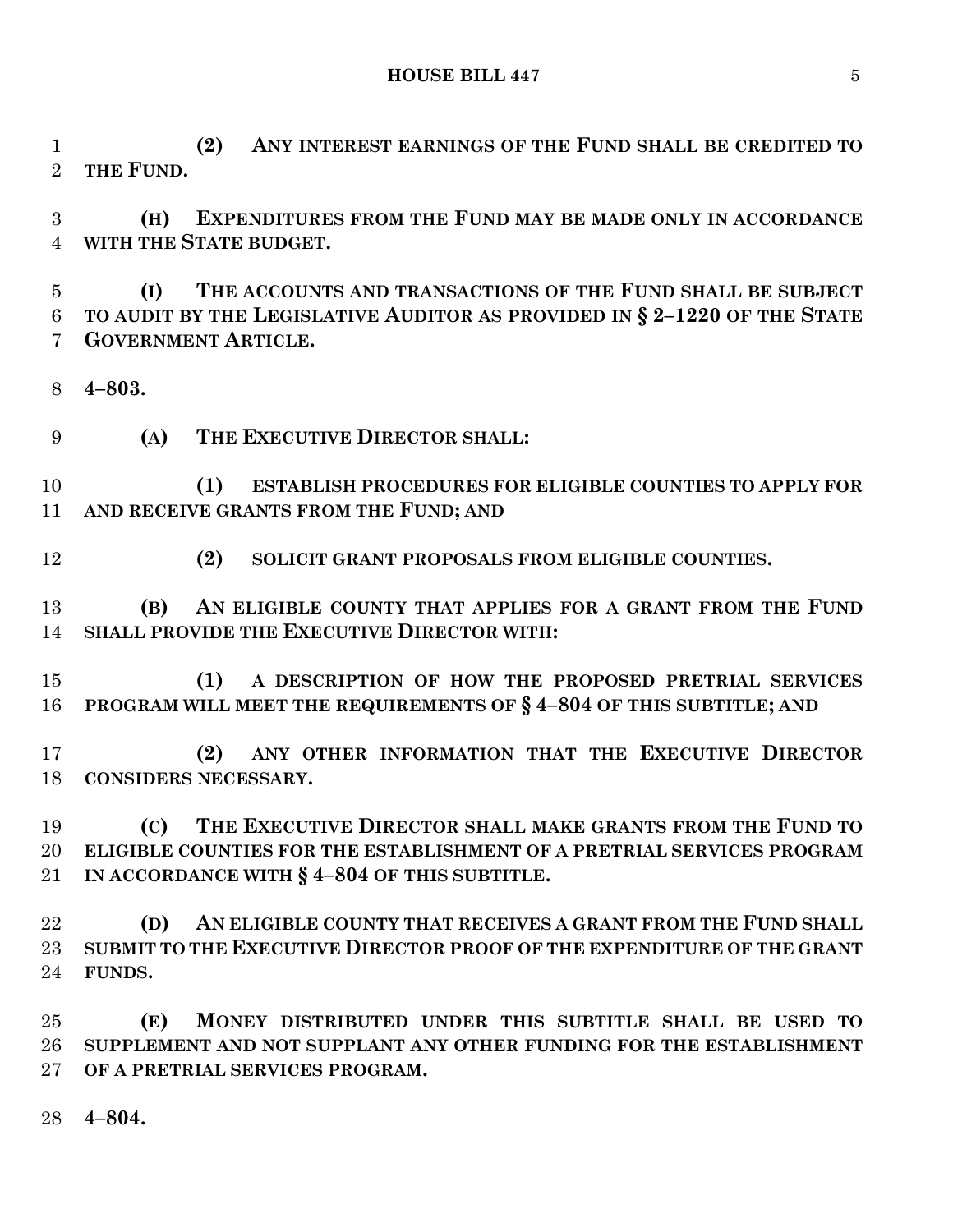**HOUSE BILL 447**

 **A PRETRIAL SERVICES PROGRAM ESTABLISHED USING A GRANT DISTRIBUTED IN ACCORDANCE WITH § 4–803 OF THIS SUBTITLE SHALL:**

 **(1) USE A VALIDATED, EVIDENCE–BASED, RACE–NEUTRAL RISK SCORING INSTRUMENT THAT IS CONSISTENT WITH THE MARYLAND RULES TO MAKE RECOMMENDATIONS TO A JUDICIAL OFFICER TO DETERMINE WHETHER A DEFENDANT:**

**(I) IS ELIGIBLE FOR RELEASE:**

- **1. ON PERSONAL RECOGNIZANCE; OR**
- **2. WITH APPROPRIATE PRETRIAL SUPERVISION; OR**
- **(II) SHOULD BE HELD WITHOUT BAIL;**

 **(2) APPLY BEST PRACTICES SHOWN TO BE EFFECTIVE IN OTHER JURISDICTIONS; AND**

 **(3) INCORPORATE MULTIPLE LEVELS OF SUPERVISION BASED ON DEFENDANT RISK SCORES WITH FEATURES THAT INCLUDE:**

 **(I) CELLULAR TELEPHONE REMINDERS OF A DEFENDANT'S HEARING DATE;**

**(II) DRUG AND ALCOHOL TESTING;**

 **(III) GLOBAL POSITIONING SATELLITE MONITORING, IF APPLICABLE; AND**

 **(IV) SUBSTANCE ABUSE, MENTAL HEALTH, OR MEDIATION REFERRALS, IF APPROVED BY THE JUDICIAL OFFICER AND AVAILABLE IN THE ELIGIBLE COUNTY.**

#### **Article – State Finance and Procurement**

6–226.

 (a) (2) (i) Notwithstanding any other provision of law, and unless inconsistent with a federal law, grant agreement, or other federal requirement or with the terms of a gift or settlement agreement, net interest on all State money allocated by the State Treasurer under this section to special funds or accounts, and otherwise entitled to receive interest earnings, as accounted for by the Comptroller, shall accrue to the General Fund of the State.